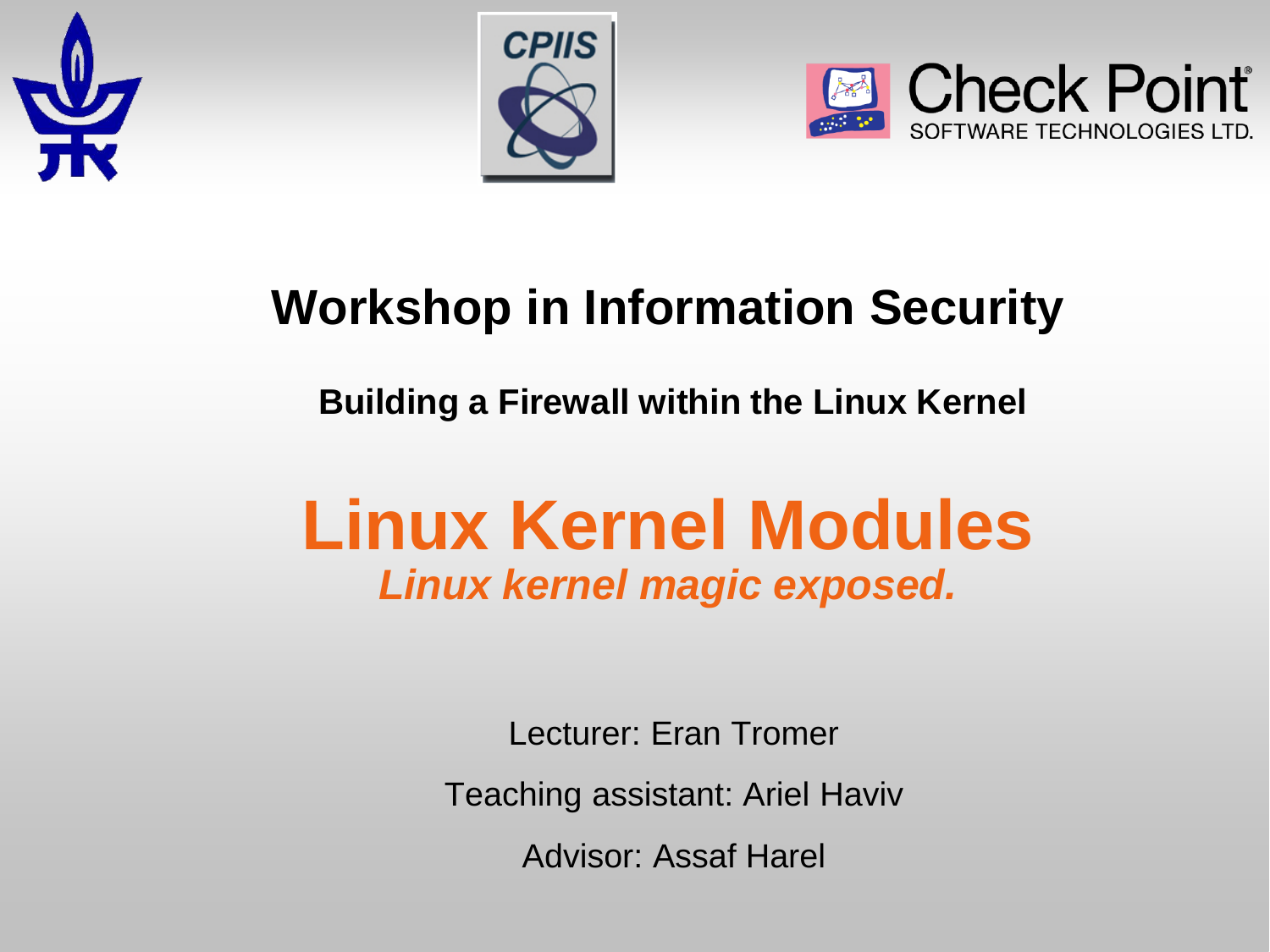### **Cautionary [\(xkcd.com/456](http://xkcd.com/456/))**



PARENTS: TALK TO YOUR KIDS ABOUT LINUX.. BEFORE SOMEBODY ELSE DOES.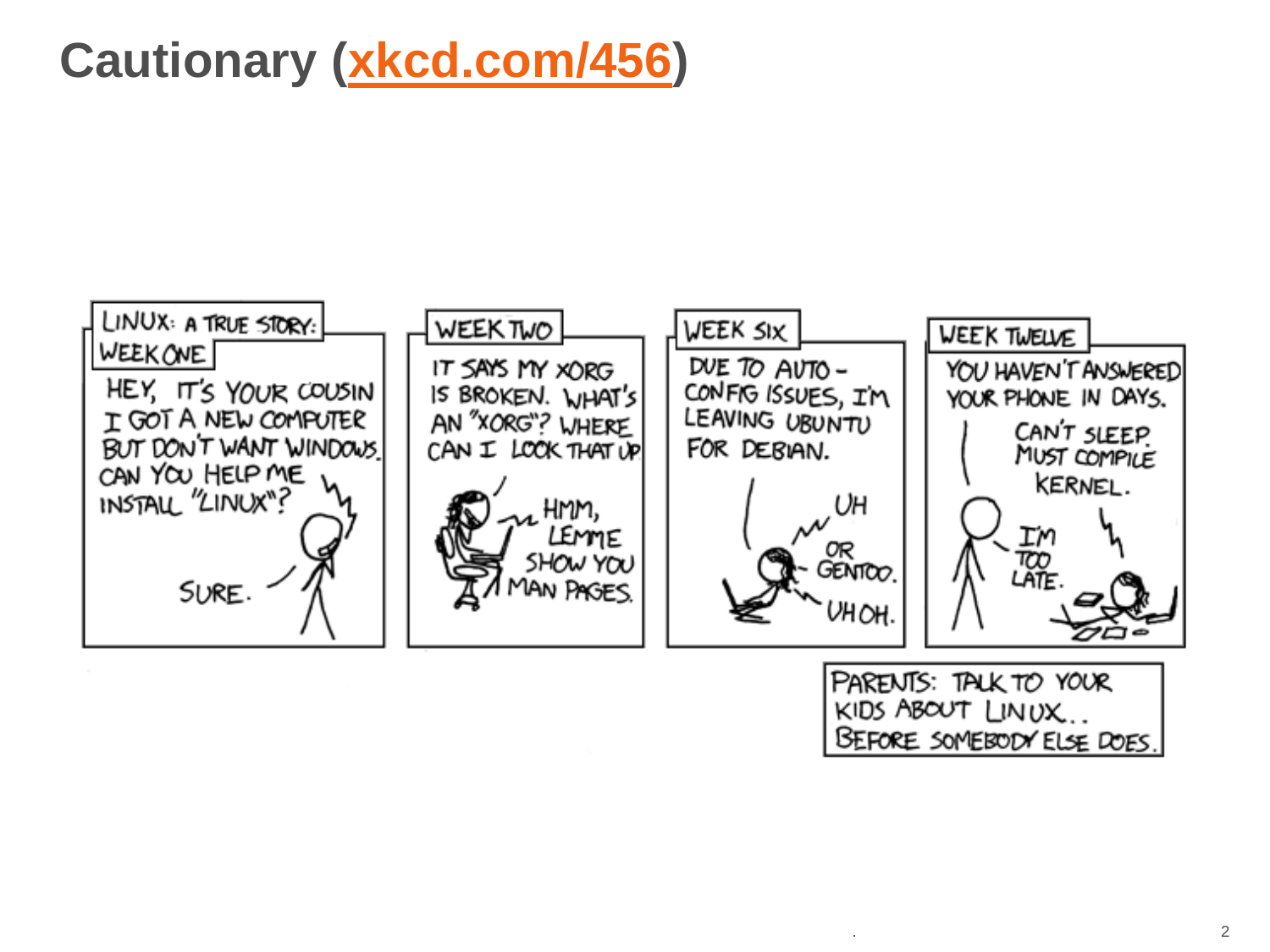# **The Big Picture**

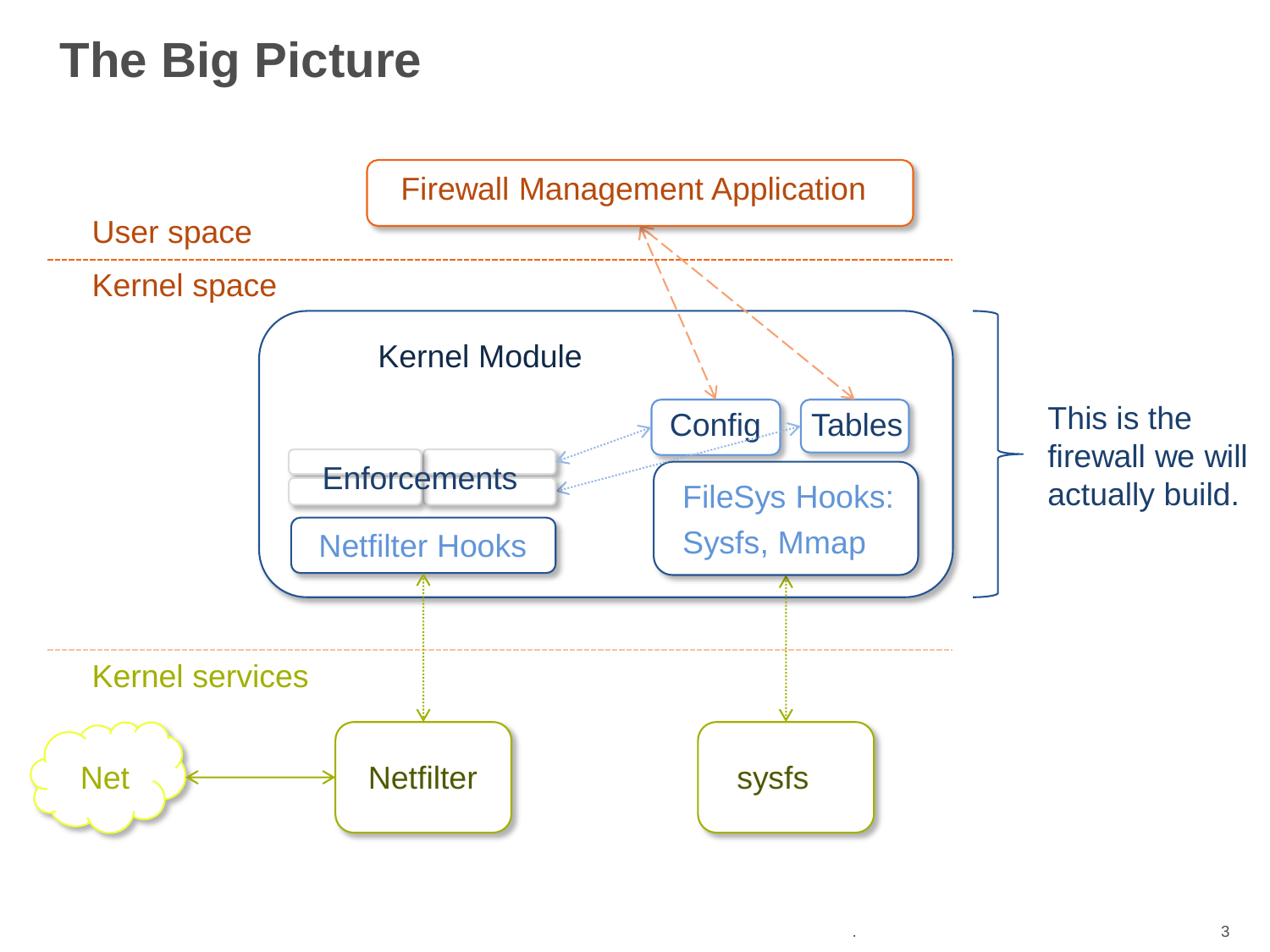

**2** Sysfs (AKA: /sys)

**3** A packet's journey through the kernel

References:

- **[Linux Device](http://lwn.net/Kernel/LDD3/) [Drivers, 3rd edition](http://lwn.net/Kernel/LDD3/)**
- **[Netfilter](http://www.netfilter.org/) [-](http://www.netfilter.org/) [Official Site](http://www.netfilter.org/)**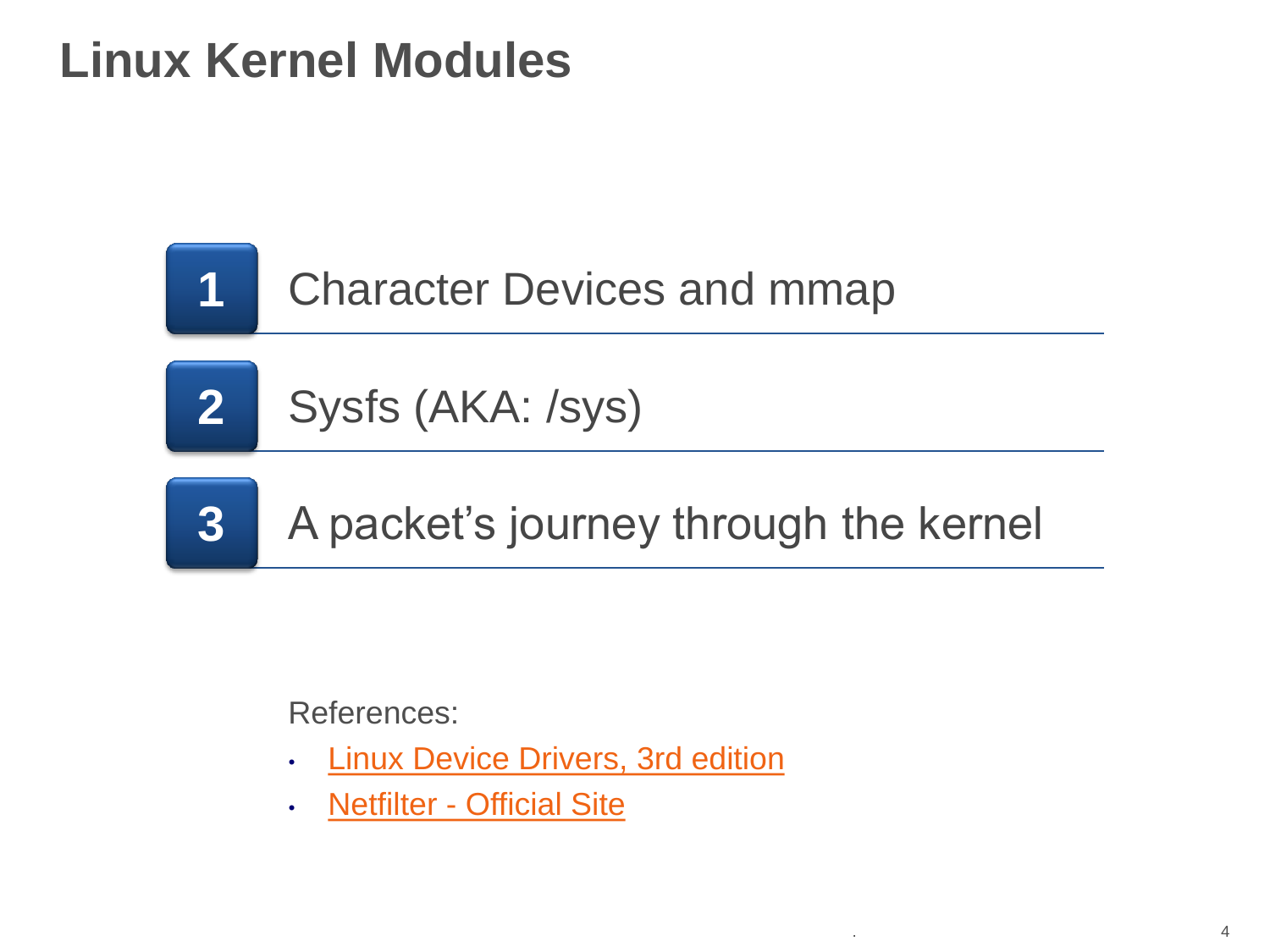





**3** A packet's journey through the kernel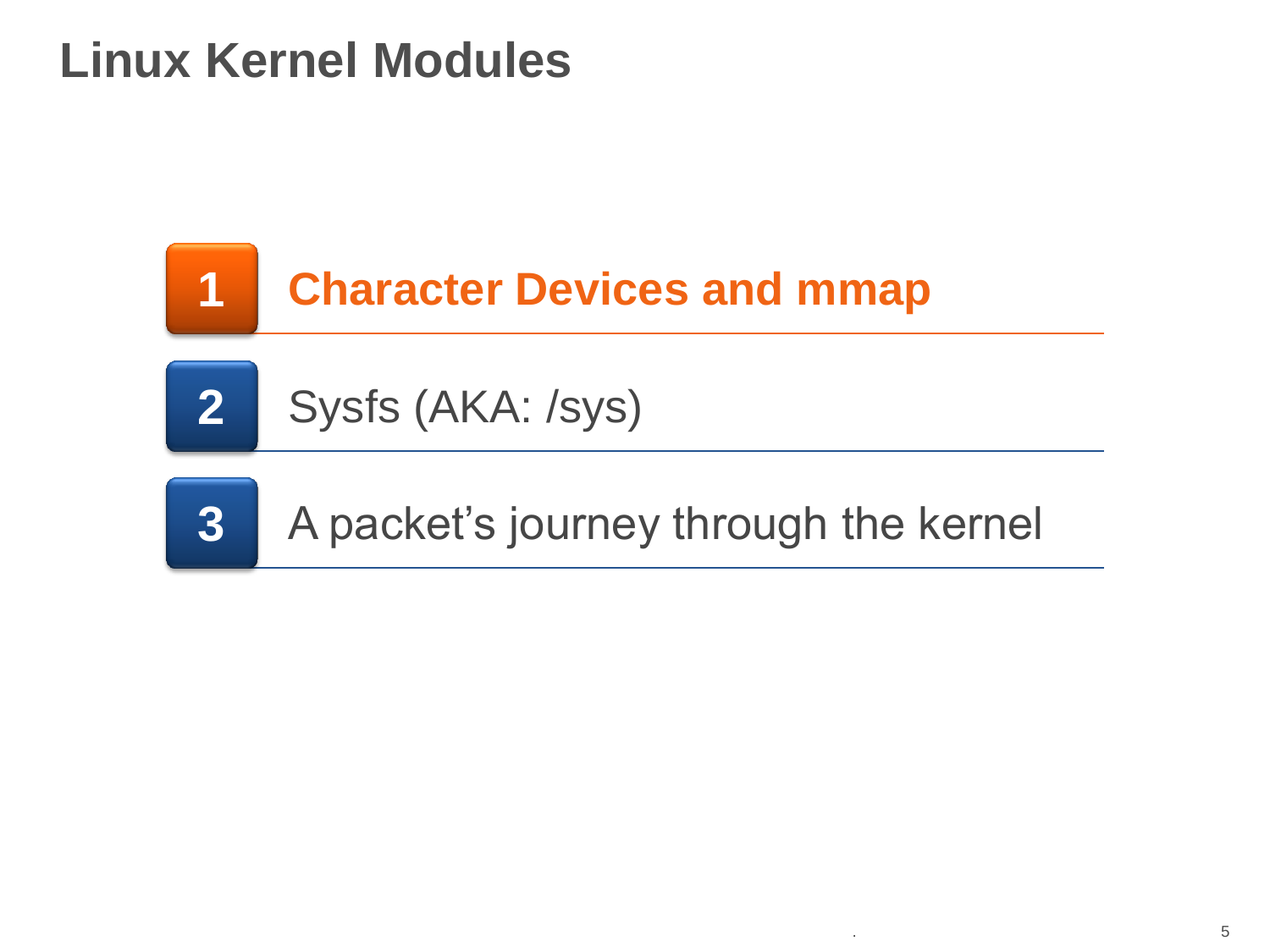#### **Character Devices**

- **There are two kinds of devices in Linux. We will need only** the first kind:
	- Character devices read/write single bytes.
	- Block devices read/write blocks of bytes.
- Every device has its unique number (AKA: Major #) – The system will chose one available for us. – We just need to remember it.
- A device can define its own operations on its interface files. – What happens when someone opens/closes/reads/mmaps… a file with our major# ?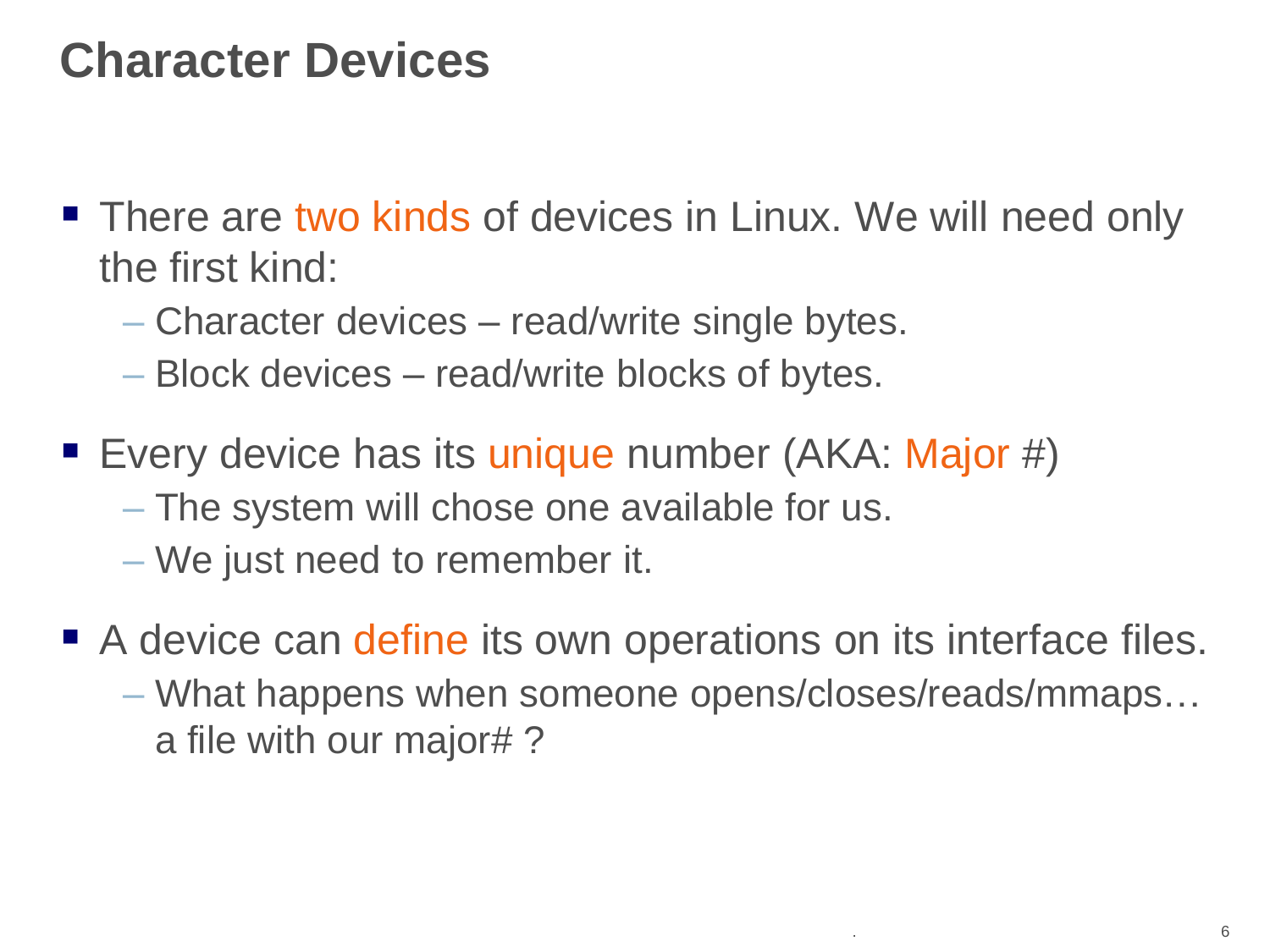#### **Device Class**

- **Device class is a concept introduced in recent kernel** versions.
- Helps us maintain a logical hierarchy of devices (not to be confused with char devices!)
- **Every device has the char-device's major#, and a minor#** of its own.

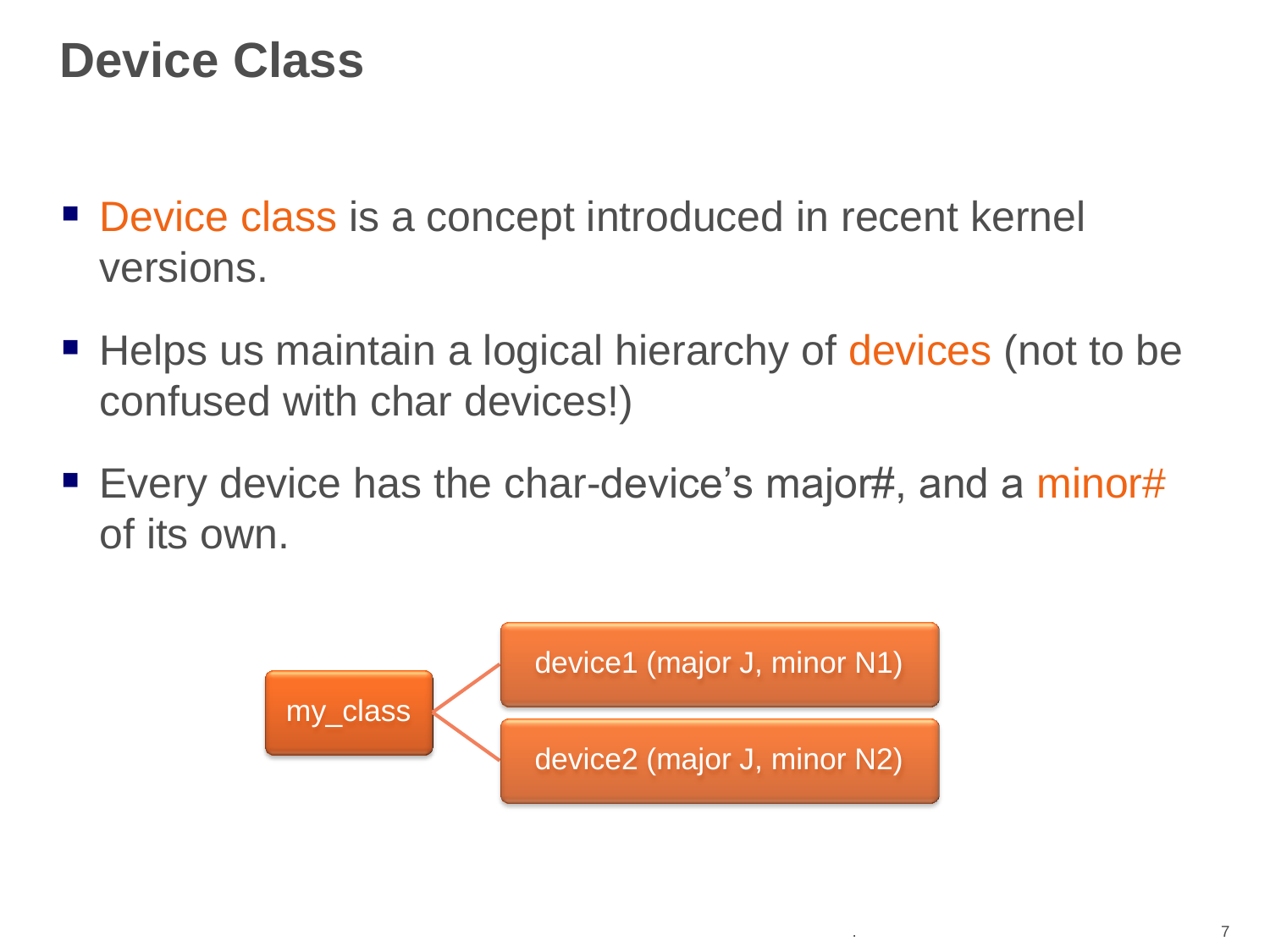## **File Operations**

- The "struct file\_operations (AKA: fops)" contains mainly pointers to functions.
- It is used to plant our own implementations to various file system calls, like opening or closing a file, and much more.
- **First, we define and implement our functions, with the right** signature.
- Then, we build an instance of this struct, and use it when we register our char device.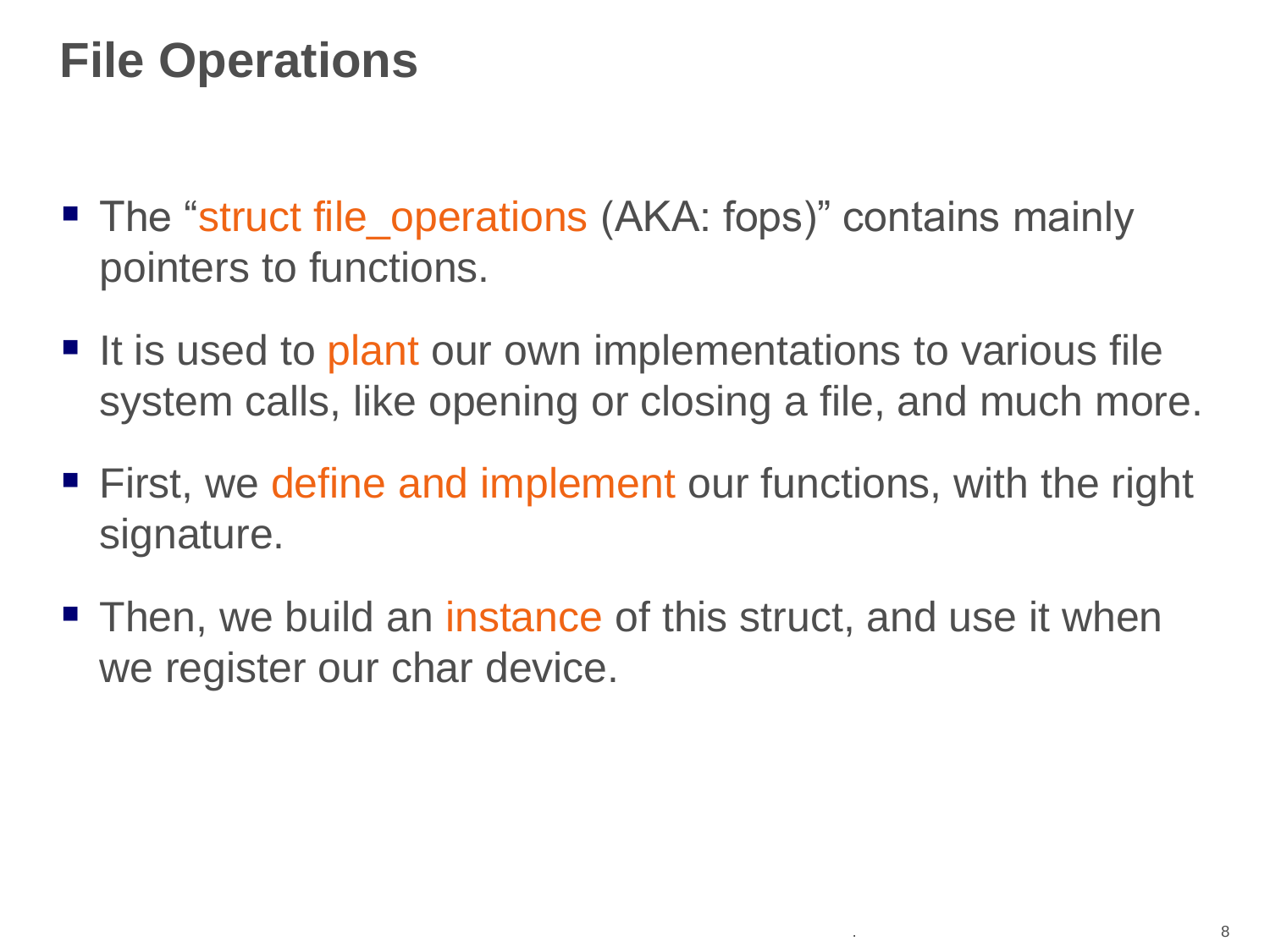### **A scenario**

#### A scenario:

me@ubuntu:~\$ ls -l /dev/my\_device\* **c**rw-rw-rw- 1 root root **250, 0** Aug 15 12:07 /dev/my\_device1 **c**r--r--r-- 1 root root **250, 1** Aug 15 12:07 /dev/my\_device2 me@ubuntu:~\$ cat /dev/my\_device2 Hello device2's World!

- The 'cat' called our implementations of open, read, and release(close).
- **This file doesn't really exist. The name, major and minor** were given when we registered it.
- There are more than 20 operations except open, read and close that can be re-invented by our module.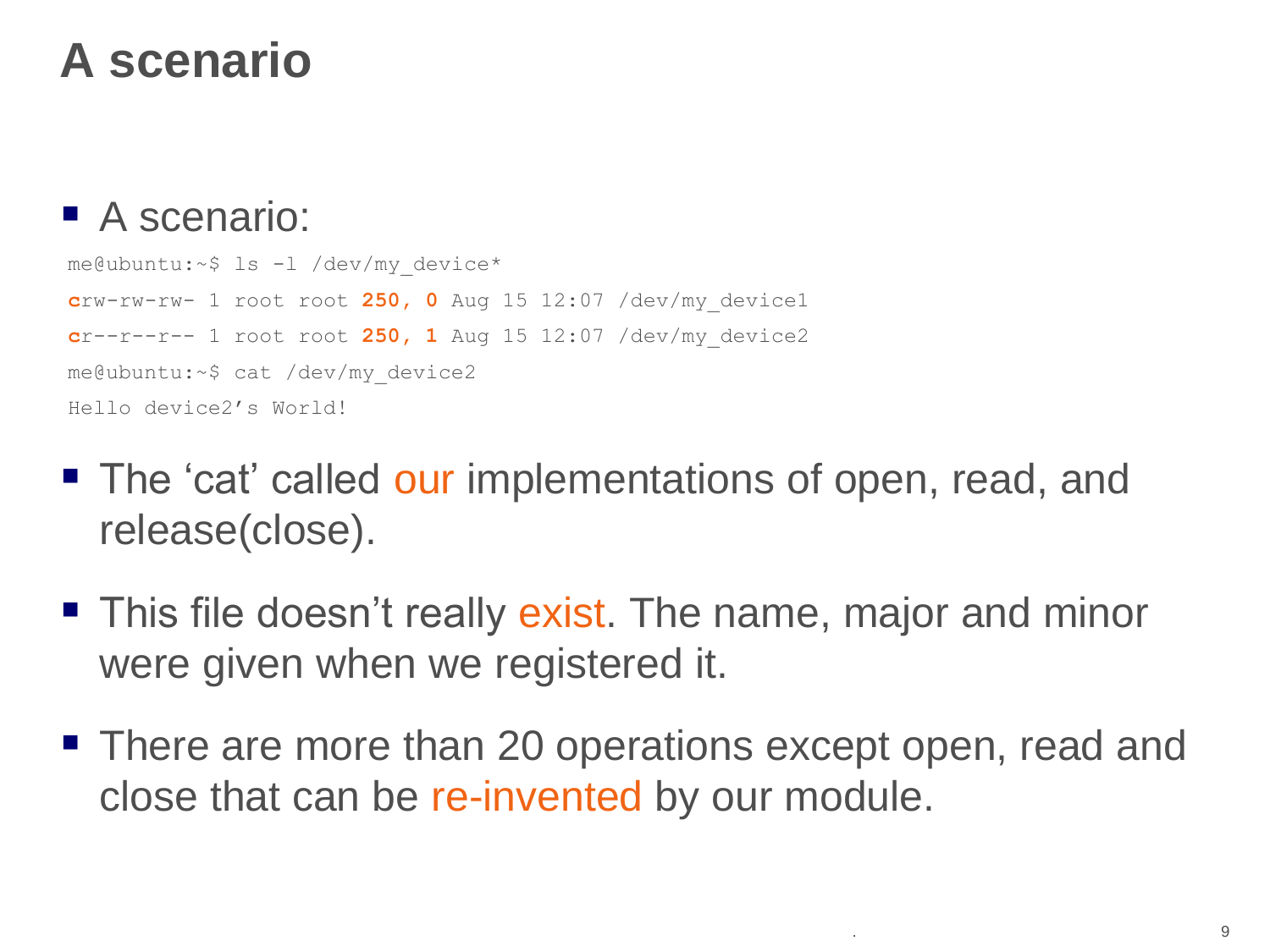## **Mmap**

- **Mmap is one of the many operations that can be called on** a file.
- Its purpose: to map contents of a file to memory. Eases random access read/writes to the file.
- Our device will implement mmap of its own, to expose 'kmalloc'ed tables to user-space.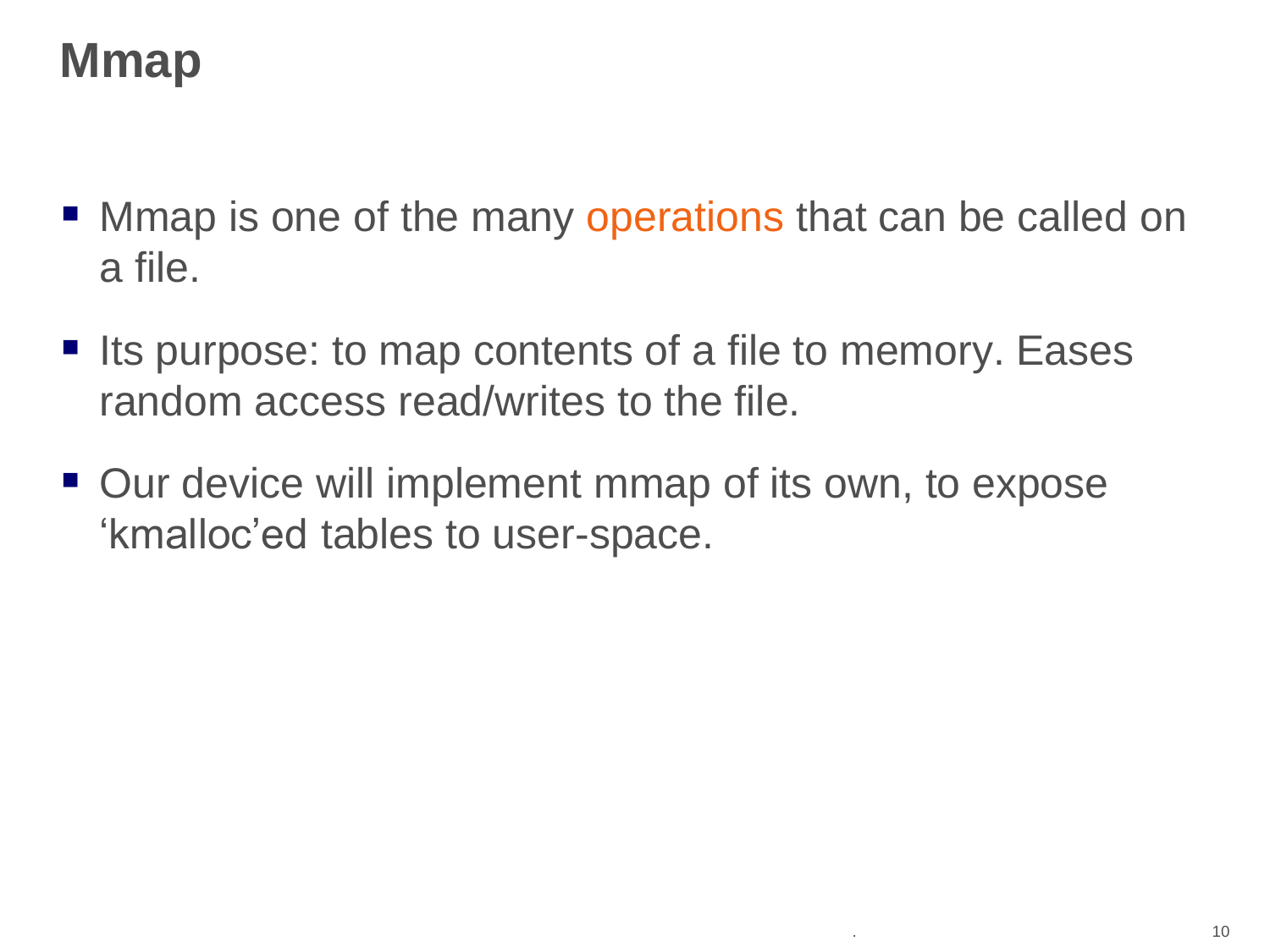## **Mmap**

- We will catch when the user wants to mmap one of our devices. We will remap his virtual address (stored in his vma struct) to the physical address of our table. Kmalloc guarantees continuous allocation of memory.
- **The trick:** 
	- Catch the open and mmap calls on a device (with fops).
	- Remap the addresses of the vm\_area\_struct to point at our table, when mmap is called.
	- Hint: remap\_pfn\_range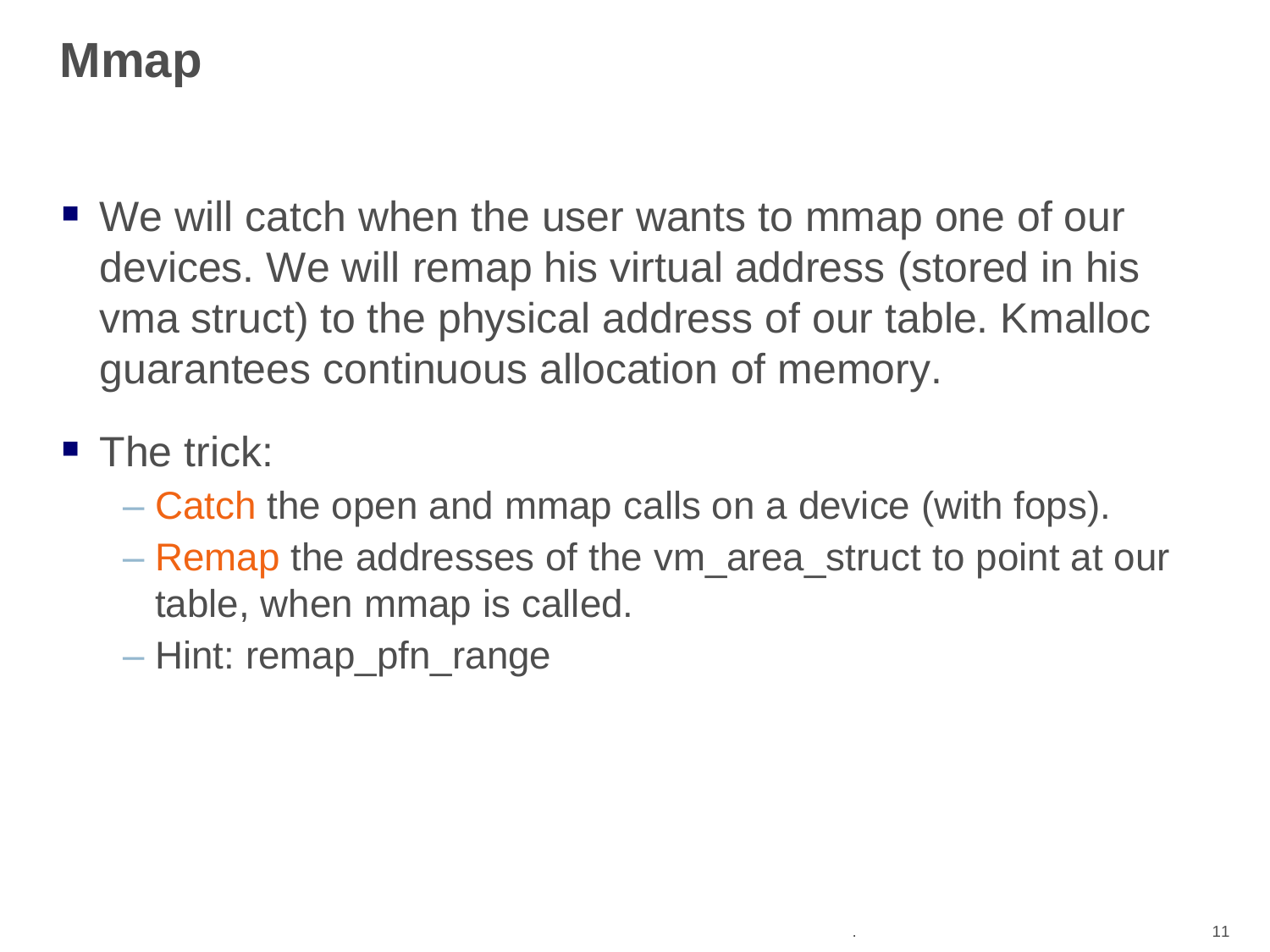





**3** A packet's journey through the kernel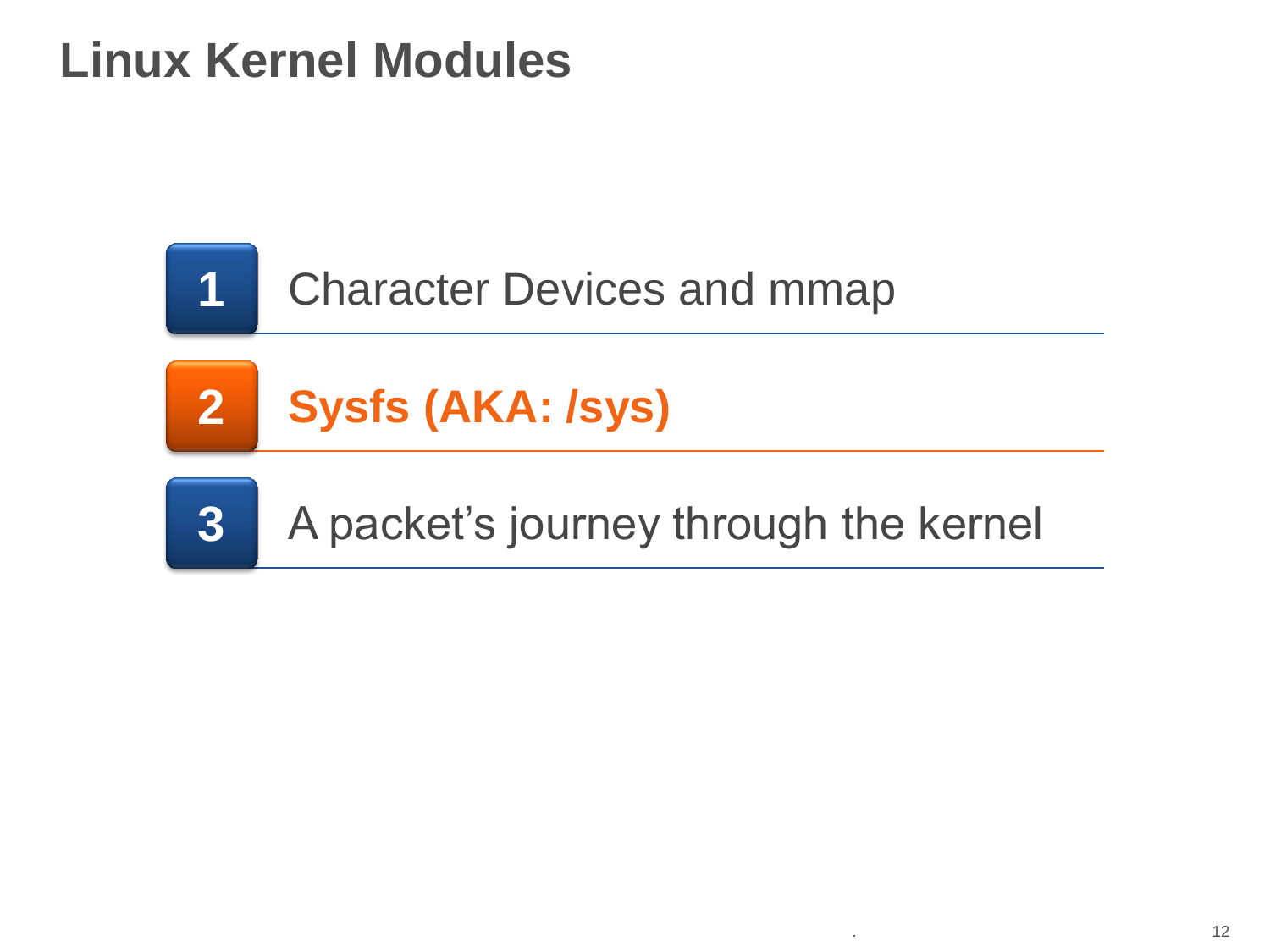# **Sysfs (AKA: /sys)**

- Syfs is a file system that exists only in our machine's RAM.
- Our module can create virtual files on sysfs.
- The user will read and write from/to those files to control the module's variables.
- Designed for exchanging small, human-readable pieces of data.
- Linux will take care of copying between user and kernel space.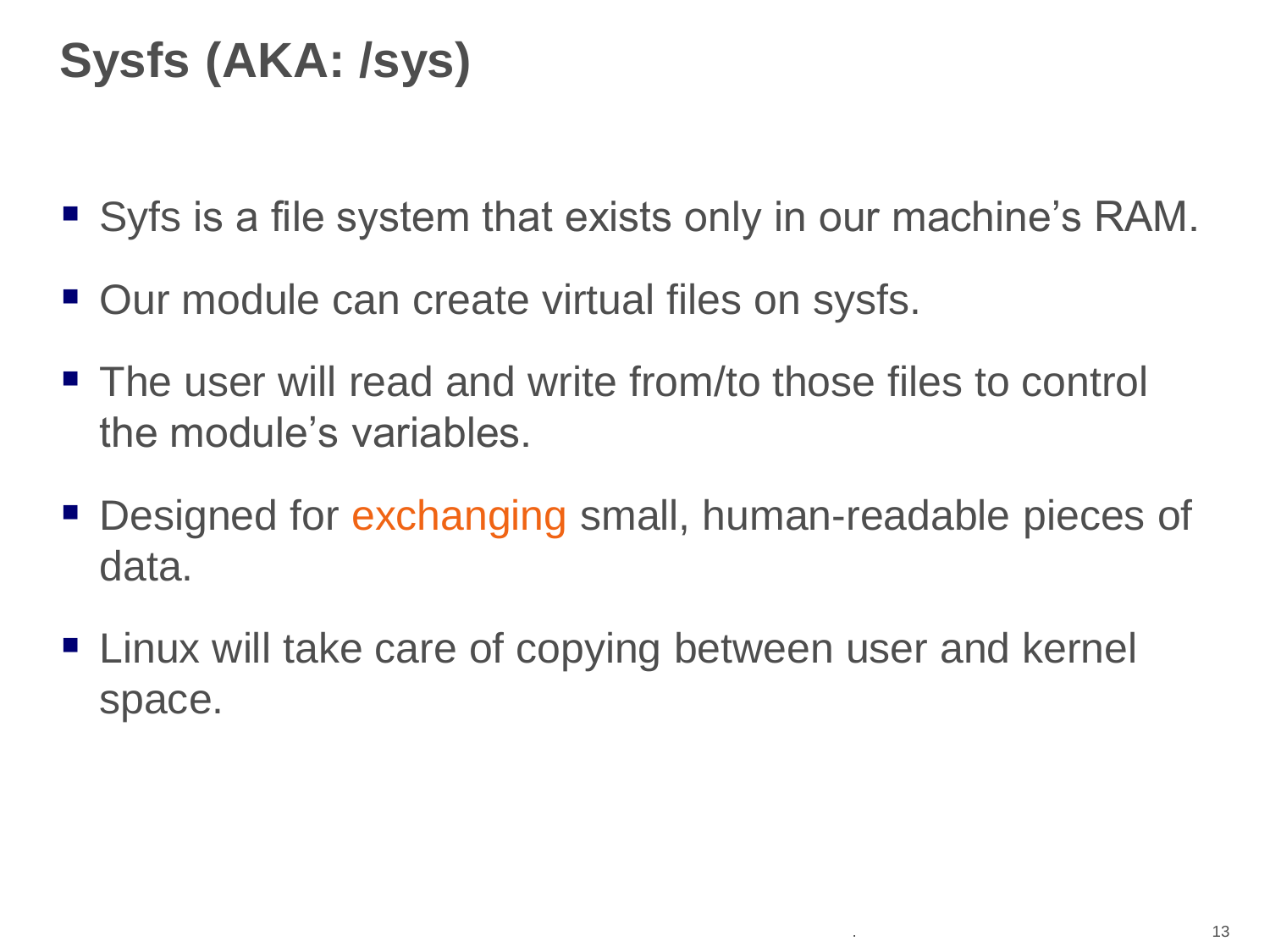# **Sysfs (AKA: /sys)**

- To create such file:
	- Create read/write(show/store) functions.
	- Create a Device Attribute for the file.
	- Register the Device Attribute using sysfs API, under your desired device.

#### A scenario:

me@ubuntu:~\$ cat /sys/class/my\_class/my\_first\_device/num\_of\_eggs

2

me@ubuntu:~\$ echo spam > /sys/class/my\_class/my\_second\_device/worm\_whole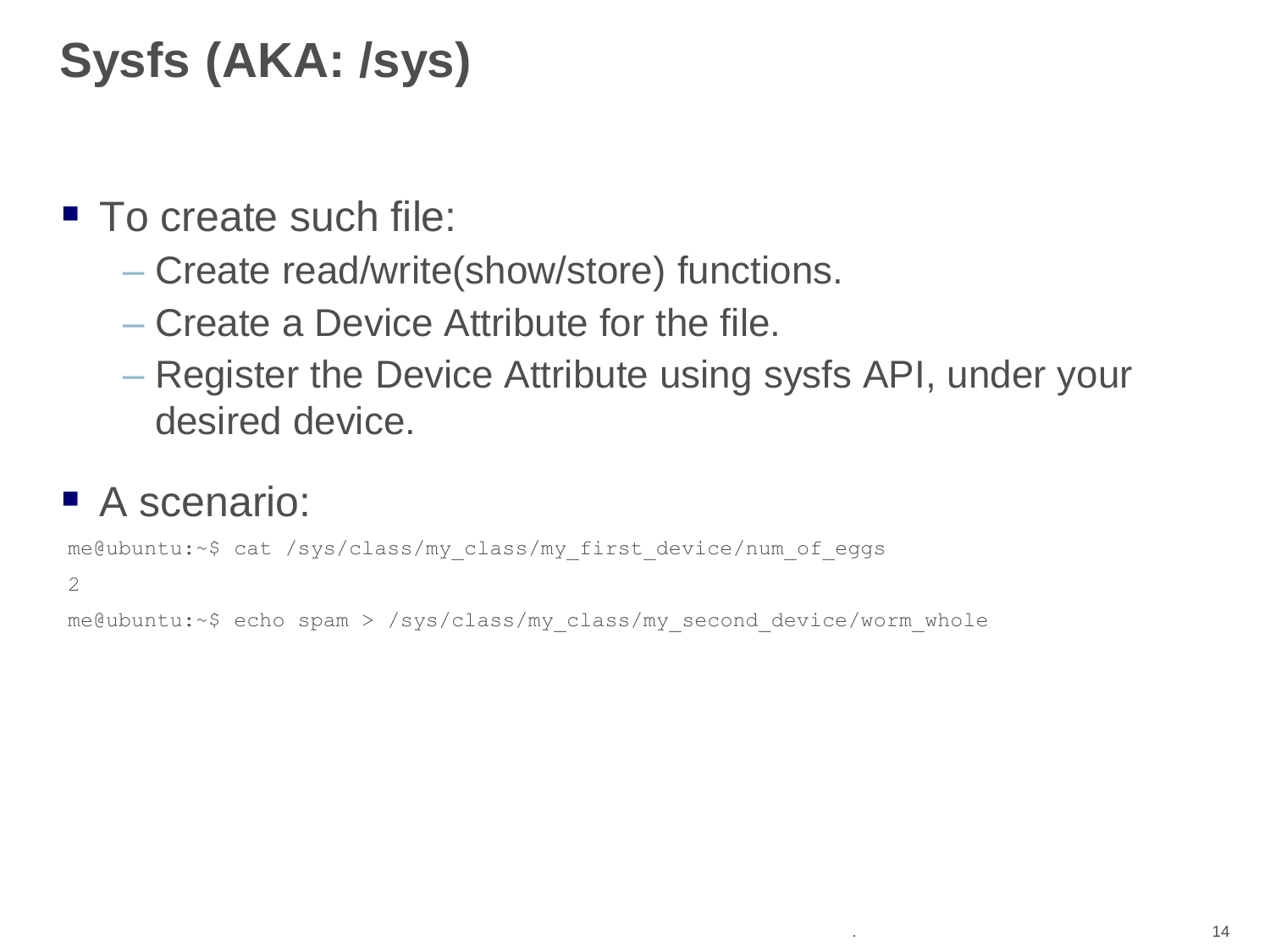

**2** Sysfs (AKA: /sys)

# **3 A packet's journey through the kernel**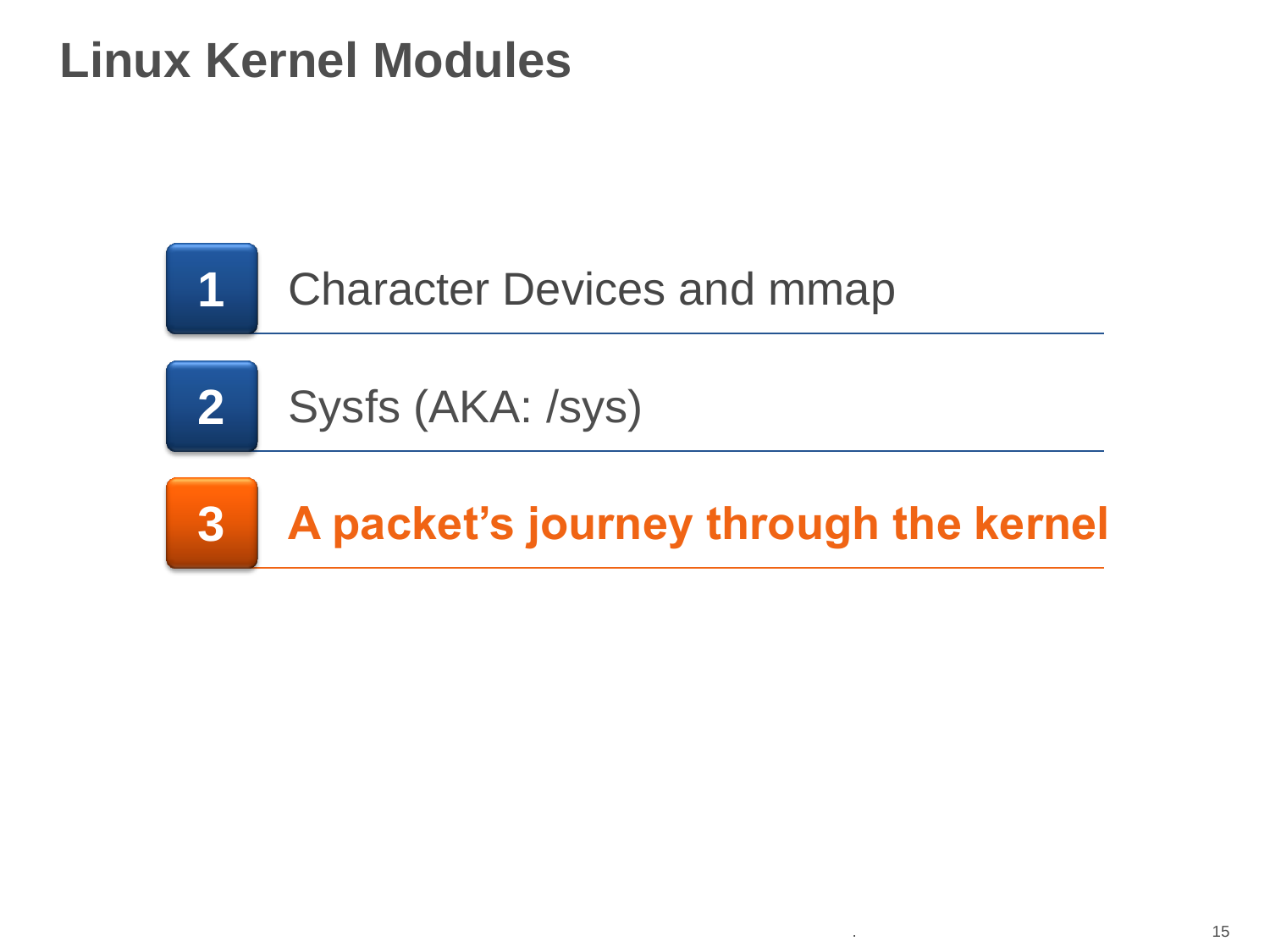### **The Journey**

- When a packet arrives from the NIC, it's copied directly (DMA) to the RAM.
- It stays in the same place until its verdict is decided. Copying is expensive. This is zero-copy logic.
- To manipulate/inspect it, you get a pointer to it's start. This pointer resides in sk\_buff struct, along with other metadata. There is extra space following it, if you want to enlarge it.
- If the verdict is ACCEPT, the NIC reads it directly from RAM, and puts it 'on the wire'. Otherwise it is discarded.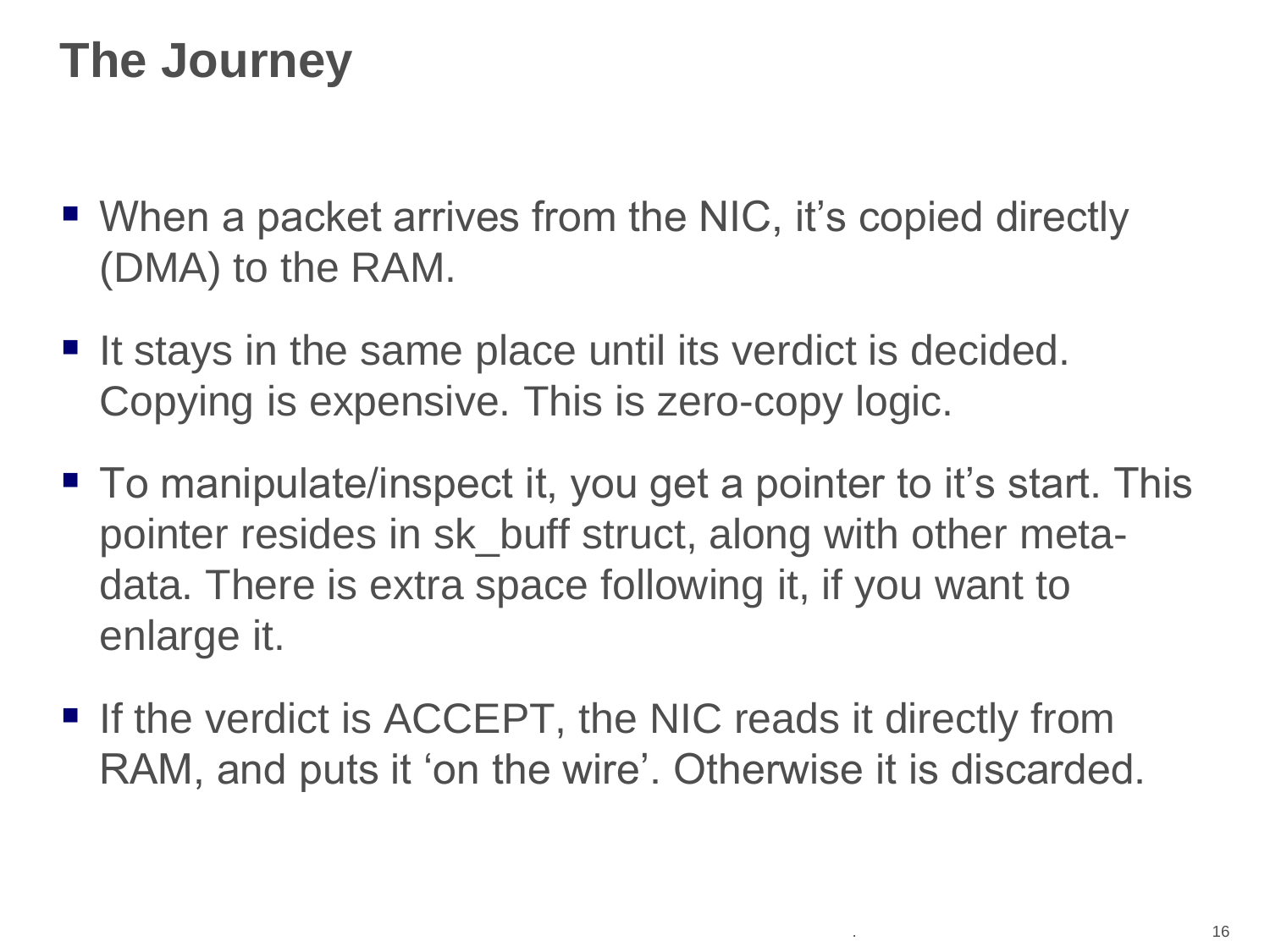### **Netfilter**

- Allows us to inspect packets that go through our machine.
- Additionally, we must issue our verdict on the packet. – DROP, ACCEPT, more…
- We can register our 'hooks' to 5 different points in the kernel:
- **These hooks will** be called on every packet that goes through them.

[tips.itliveweb.com](http://tips.itliveweb.com/linux-unix/access-control-with-netfilter-iptables.html)

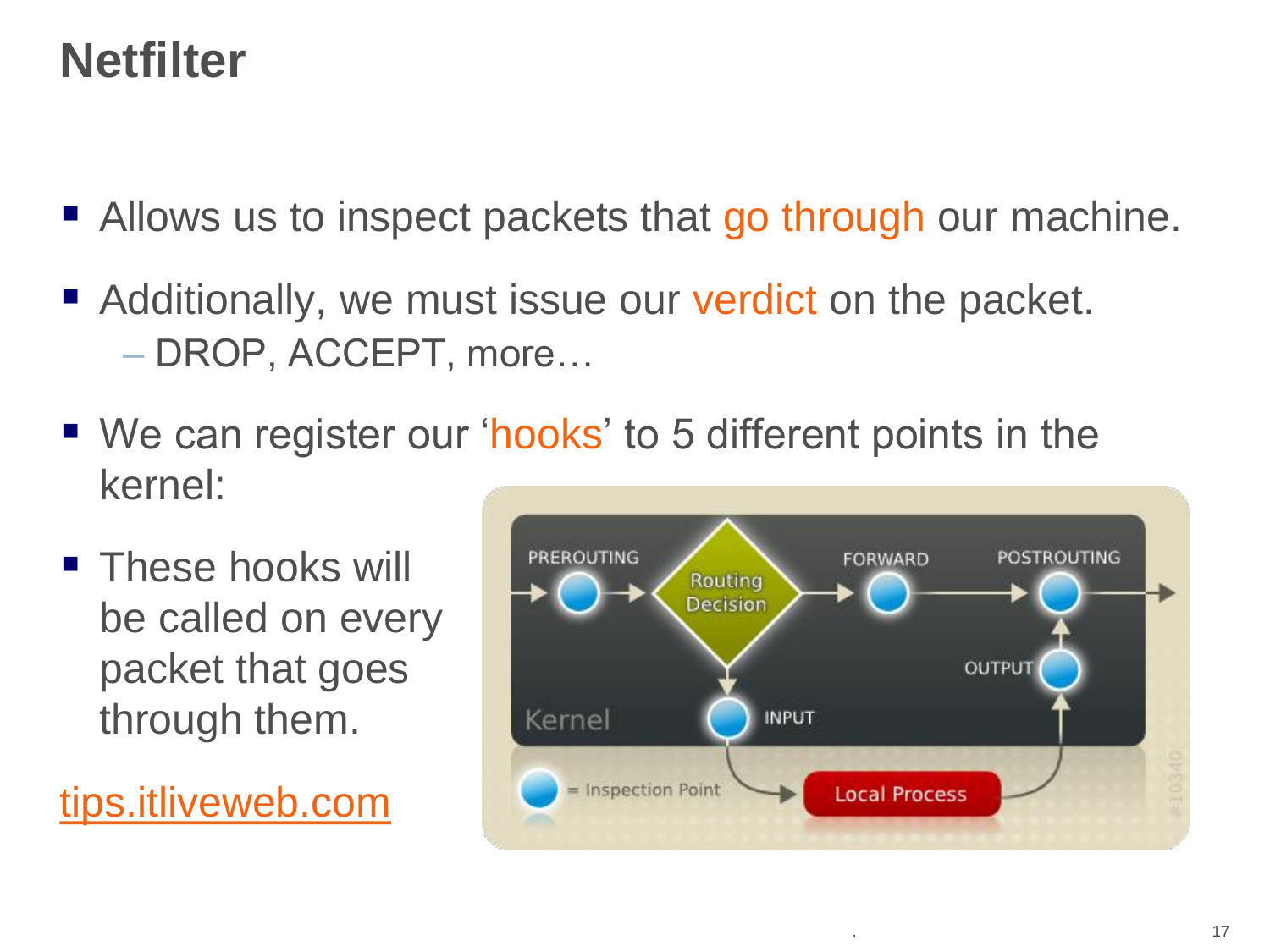### **Netfilter**

- Netfilter has its own API (very similar to others we've seen) to register hooks (functions) to be called every time a packet arrives.
- The hook gets all data in the arguments, and returns a verdict.
- We will call our enforcement functions from those hooks.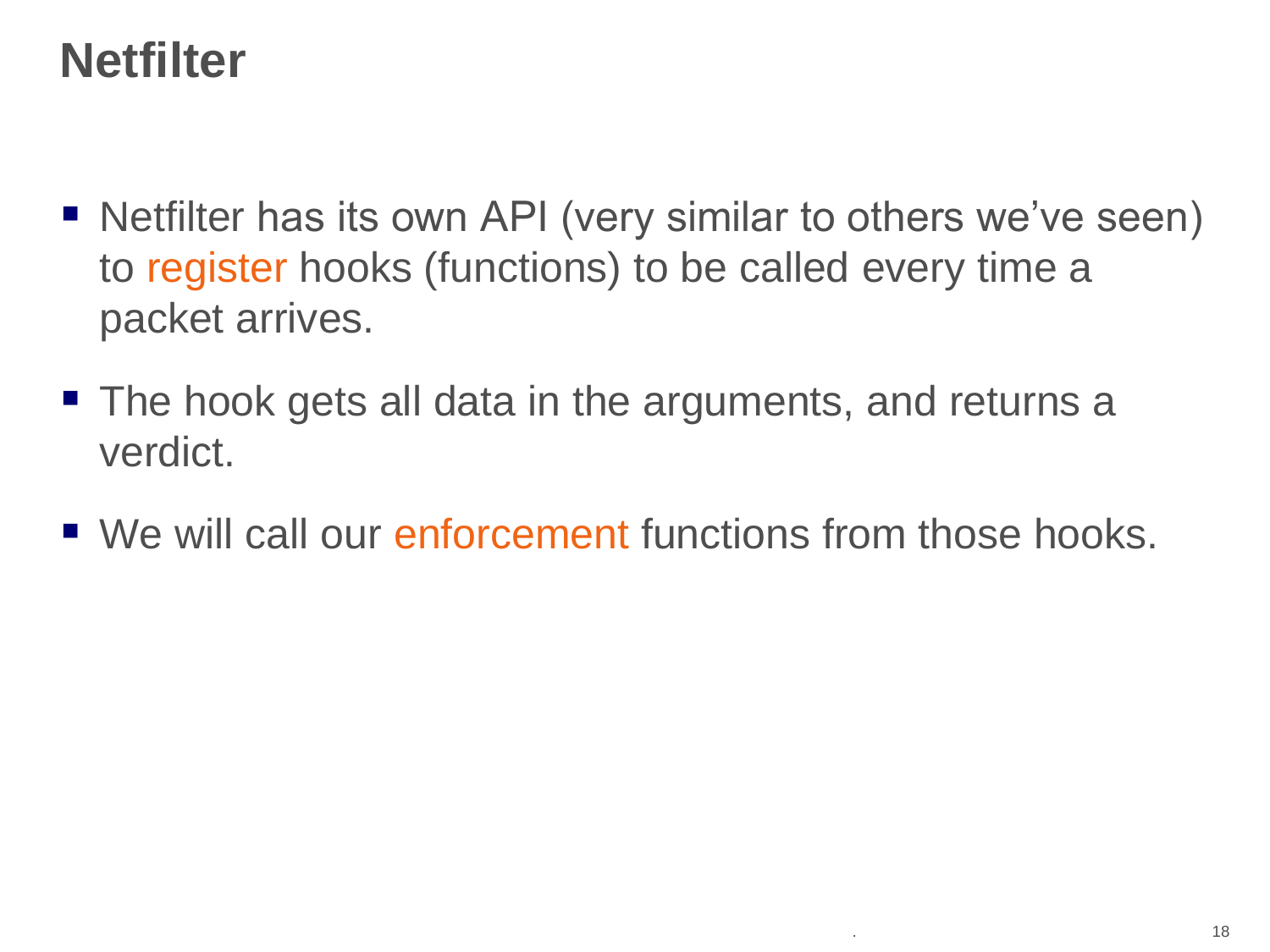# **sk\_buff**

- sk\_buff represents one packet. From sk\_buff we extract all the data we need to help decide the verdict.
	- IP header.
	- TCP/UDP header (if any).
	- The actual data (AKA: payload).
- $\blacksquare$  It's all about pointer arithmetics.
- Can't sleep, wait or lock. The verdict must be immediate.